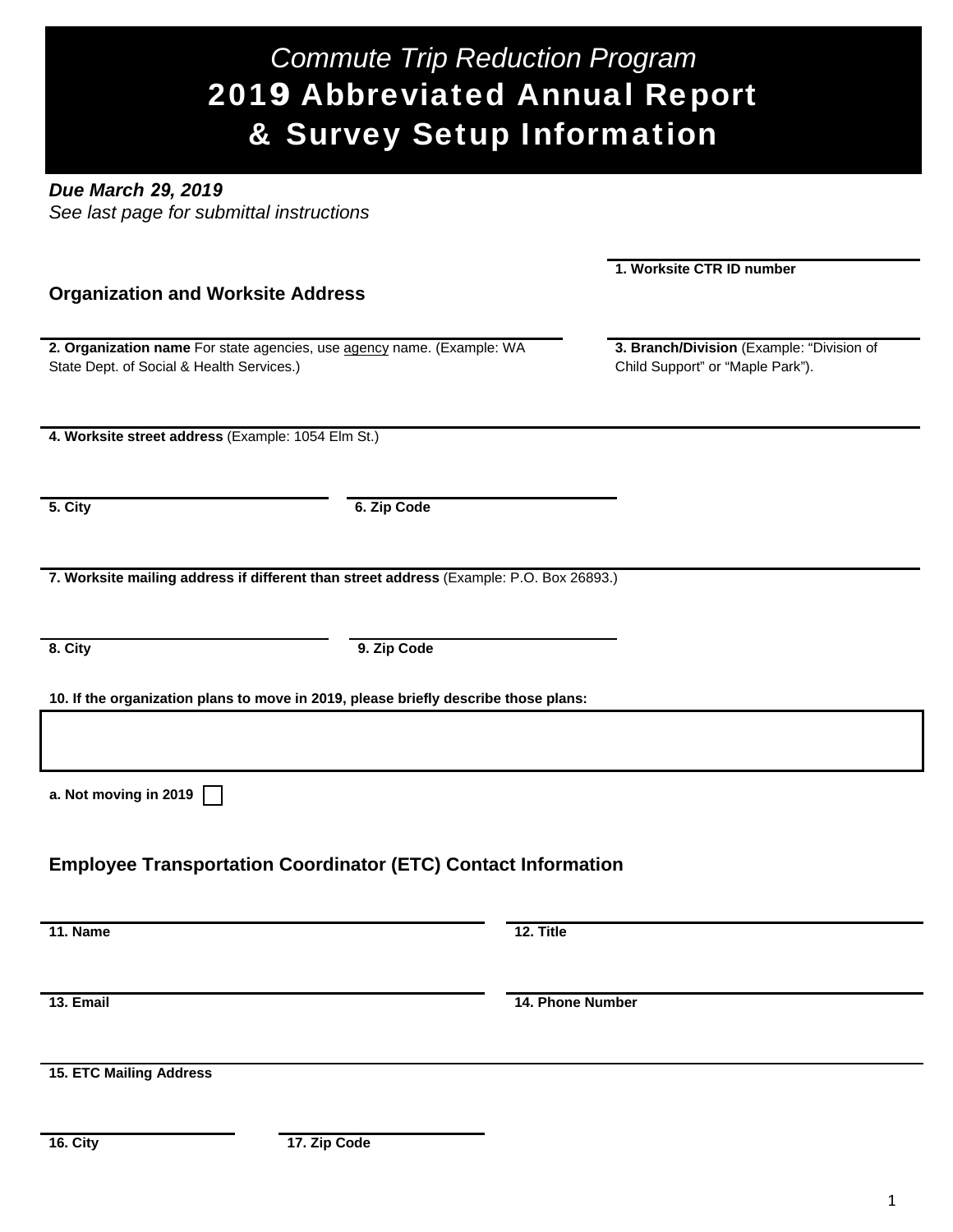2

| 18. Has the ETC attended Basic Training?                                                                                 | Yes<br>$O$ $O$ | <b>No</b> |
|--------------------------------------------------------------------------------------------------------------------------|----------------|-----------|
| 19. Is the ETC's name, location, and telephone number prominently<br>displayed at this worksite? (state law requirement) | Yes<br>$O$ $O$ | No        |

**a. If yes, where?**

**20. If there are people at the worksite, apart from the Employee Transportation Coordinator (ETC), who should receive CTR related emails, please list them below.**

**Name(s)/ Email Address(es):** 

## **Organization's Top Management Position Contact Information**

**Name Email**

This is the CEO or highest ranking official for the organization. This person may or may not be located at your worksite. (For state agencies, this would be the Agency Director, Commissioner, President, or Secretary – NOT Division Head. For example, the Secretary of the Dept. of Social & Health Services.)

**21. Name 22. Title**

**23. Email 24. Phone Number**

**25. Mailing Address**

**26. City 27. Zip Code**

**Name Email**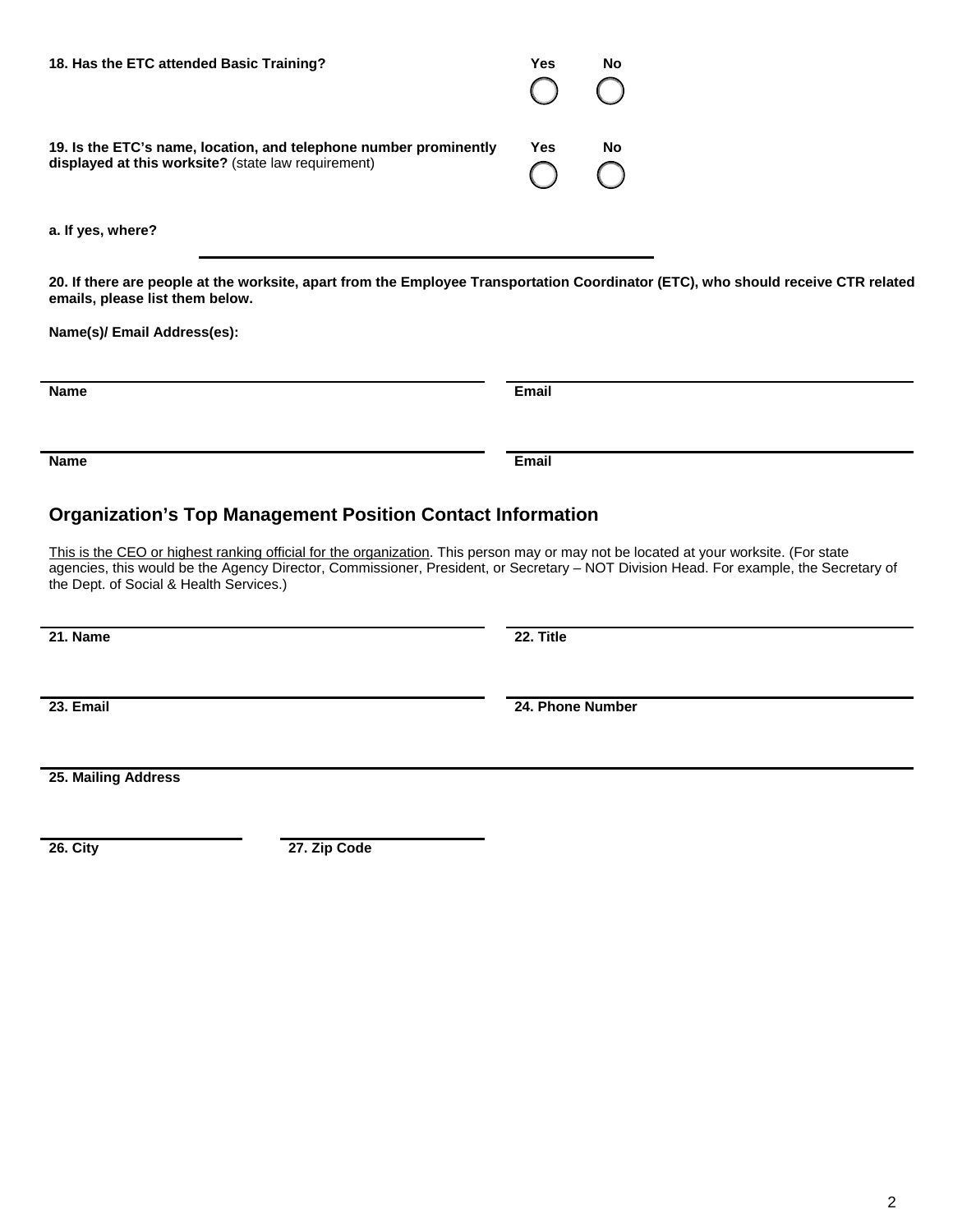## **Onsite Worksite Manager or Division Director Contact Information**

This is the highest ranking official located at this worksite, or a Division Director.

| 28. Name                                                                                                                                                                                  |              |            |            | 29. Title              |                                |
|-------------------------------------------------------------------------------------------------------------------------------------------------------------------------------------------|--------------|------------|------------|------------------------|--------------------------------|
| 30. Email                                                                                                                                                                                 |              |            |            | 31. Phone Number       |                                |
| 32. Mailing Address                                                                                                                                                                       |              |            |            |                        |                                |
| 33. City                                                                                                                                                                                  | 34. Zip Code |            |            |                        |                                |
| <b>Worksite CTR Program</b>                                                                                                                                                               |              |            |            |                        |                                |
| 35. Does the worksite offer employees:                                                                                                                                                    |              | <b>Yes</b> | <b>No</b>  |                        |                                |
| Telework opportunities                                                                                                                                                                    |              | $\bigcirc$ | $\bigcirc$ |                        |                                |
| Compressed work week schedules                                                                                                                                                            |              | O          | O          |                        |                                |
| Flexible schedules                                                                                                                                                                        |              |            |            |                        |                                |
| 36. Are worksite employees offered a free or subsidized Bus Pass? (Mark yes if a state worksite. All state employees in Thurston<br>County may use a free bus pass called the STAR pass.) |              |            |            |                        |                                |
|                                                                                                                                                                                           |              |            |            |                        |                                |
| Yes<br>Bus Pass subsidy<br>O                                                                                                                                                              | No<br>O      |            |            |                        |                                |
| a. If yes, how many employees at the worksite have a pass?                                                                                                                                |              |            |            |                        |                                |
| 37. Are worksite employees offered a:                                                                                                                                                     |              | Yes        | No         | Average # of employees | Monthly maximum dollar         |
| Riding the bus incentive (other than bus<br>passes)                                                                                                                                       |              | $\bigcirc$ | $\bigcirc$ | receiving monthly      | \$                             |
| Vanpooling subsidy                                                                                                                                                                        |              | O          | O          |                        | amount paid per employee<br>\$ |
| Carpooling incentive                                                                                                                                                                      |              | $\bigcirc$ | $\bigcirc$ |                        | \$                             |
| <b>Bicycling incentive</b>                                                                                                                                                                |              | $\bigcirc$ | O          |                        |                                |
| Taking the train incentive                                                                                                                                                                |              | $\bigcirc$ | $\bigcirc$ |                        | $$$<br>$\sqrt[6]{\frac{1}{2}}$ |

(Mark yes if a state worksite. All state employees in Thurston County may use the emergency ride home program called SAFE ride. )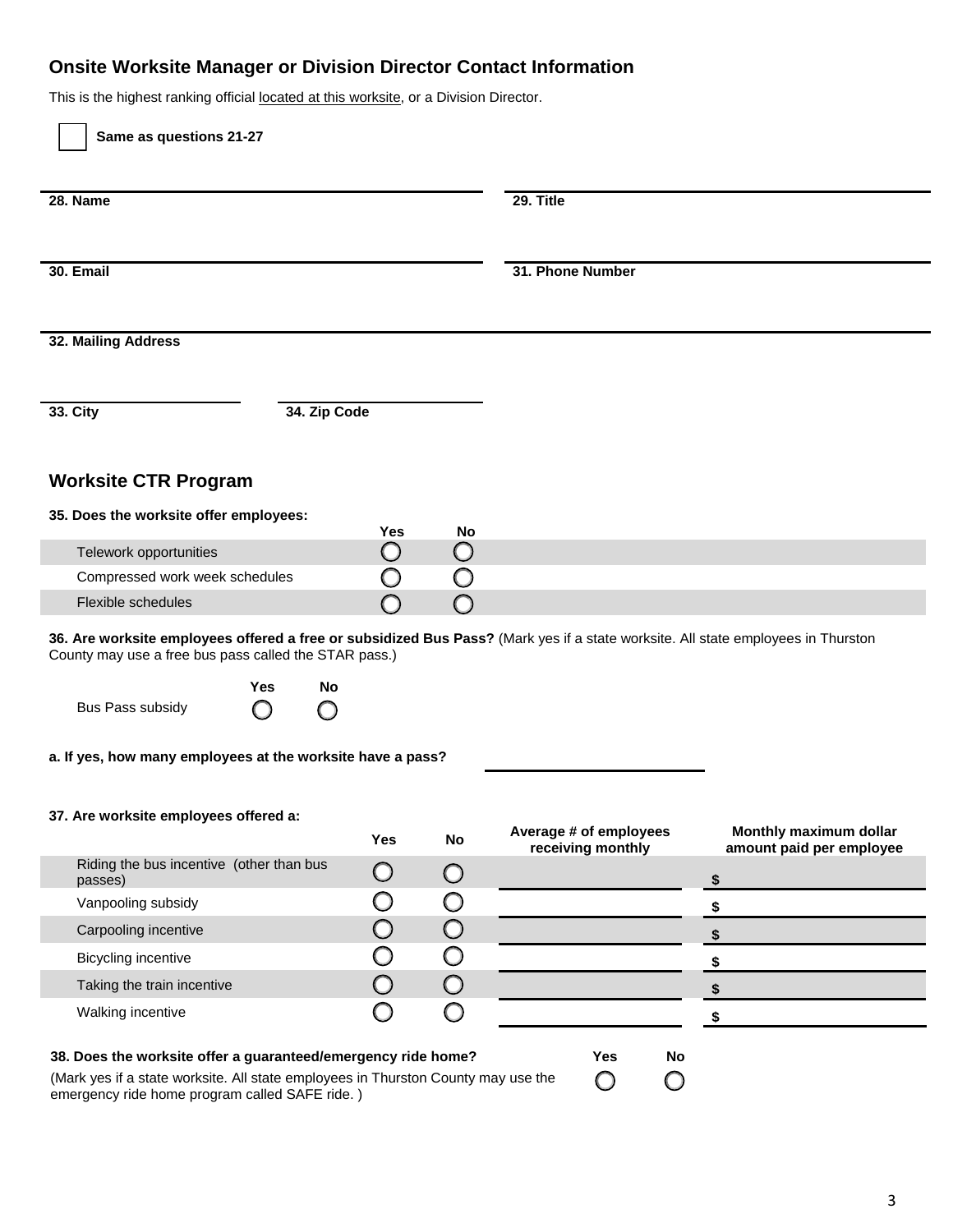| 39. Are employees charged for parking? (Charges can either be by the worksite or by a centralized |  |
|---------------------------------------------------------------------------------------------------|--|
| parking authority, as on the Capitol Campus).                                                     |  |

| Yes | No |
|-----|----|
|     |    |

**a. If yes, or if some employees pay, please briefly describe the program including employee costs:**

**40. If the worksite changed its CTR program in 2018 or plans to change it in 2019, please briefly describe.** (This may include changes to site amenities, subsidies, incentives, information distribution, promotions, etc.)

**The worksite made no changes in 2018 and plans no changes for 2019.**

**41. Is this a State of Washington worksite (State Agency, Board, or Commission – includes legislative, judicial, and executive branches)?**

### **Commute Trip Reduction Coordinator (CTRC) Contact Information**

State agencies which have multiple CTR affected worksites must have a CTRC appointed who oversees coordination of the agency's CTR program across the state. Often this person is also an ETC at a worksite.

**Does not apply, this worksite is not a state agency with multiple CTR affected worksites.**

**42. Name 43. Title**

**44. Email 45. Phone Number**

**Yes**  $\bigcap$  **No** $\bigcap$ 

**46. Mailing Address**

**47. City 48. Zip Code**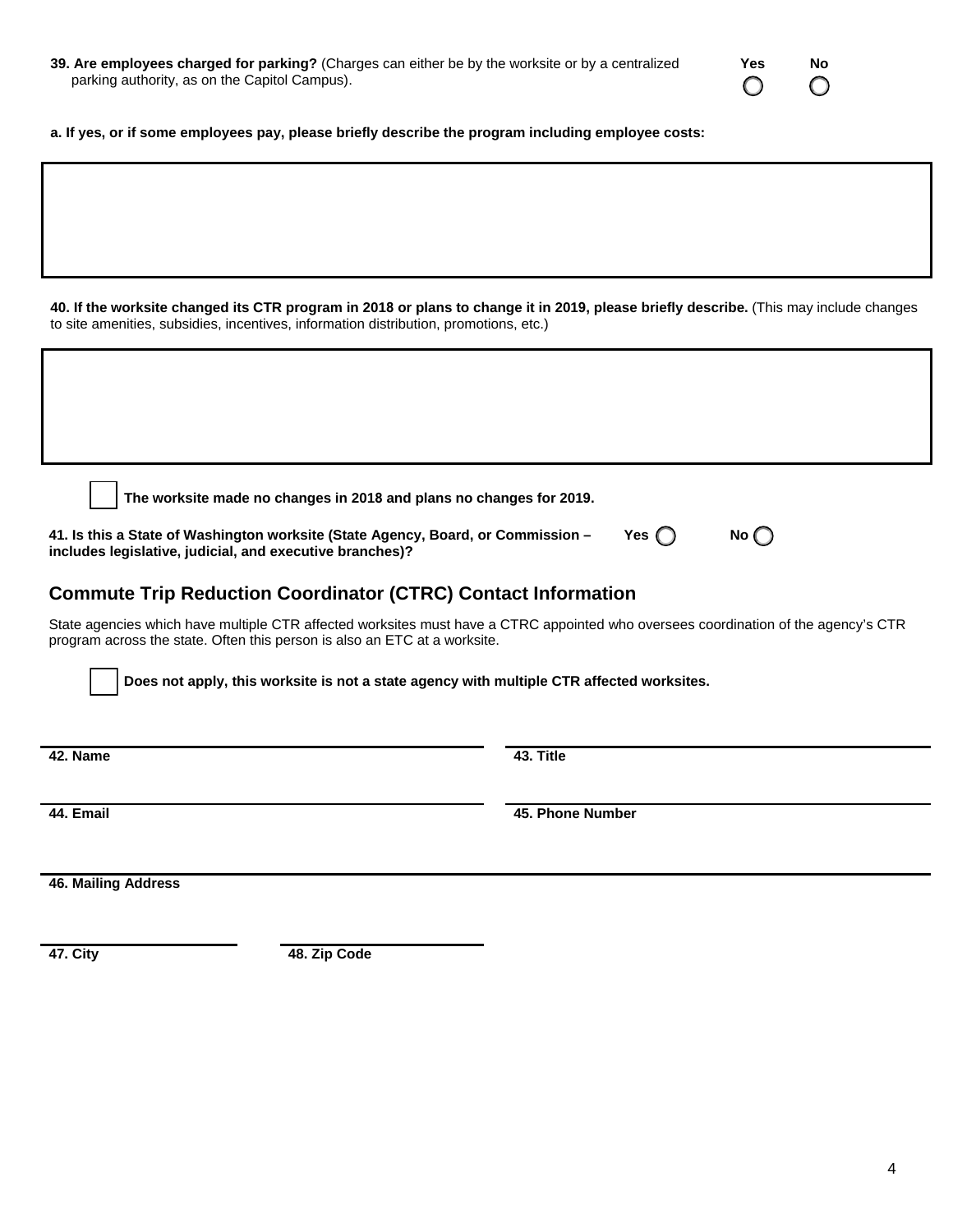## **2019 Survey Setup Information**

State law requires CTR worksites to survey employees on their commute habits. Surveying takes place every two years, with 2019 being a survey year. Thurston Regional Planning Council (TRPC) will provide the survey to ETCs at CTR worksites in Thurston County. The following information is required to set up your worksite's CTR survey.

#### **49. Who will coordinate the survey at the worksite?**

| <b>FTC</b>                 |  |
|----------------------------|--|
| CTRC (state agencies only) |  |

#### **50. Choose 1 of these weeks to survey:**

| April 15 - 19                                                                                                                                                                                                                  | May 6 - 10  | June 10 - 14 |            |       |                   |  |
|--------------------------------------------------------------------------------------------------------------------------------------------------------------------------------------------------------------------------------|-------------|--------------|------------|-------|-------------------|--|
| April 22 - 26                                                                                                                                                                                                                  | May 13 - 17 |              |            |       |                   |  |
| April 29 - May 3                                                                                                                                                                                                               | June 3 - 7  |              |            |       |                   |  |
| 51. Total Number of employees who report to work at this worksite:<br>(Do not include contract employees or temporary employees.)                                                                                              |             |              |            |       |                   |  |
| 52. Number of CTR affected employees at worksite: (These are employees who work 35 hours or more per week<br>who start the workday between 6:00 a.m. and 9:00 a.m. on two or more weekdays for at least 12 continuous months.) |             |              |            |       |                   |  |
| 53. Will you distribute a survey to all employees at the worksite?<br>(You must distribute the survey to CTR affected employees.)                                                                                              |             |              | <b>Yes</b> | No    |                   |  |
| a. If you do not plan to give a survey to all employees, how many<br>of the total worksite employees will NOT receive a survey?                                                                                                |             |              |            |       |                   |  |
| 54. Will the worksite be surveying using paper surveys or electronically?<br>(Electronic format is recommended for most worksites. Very small worksites<br>may find paper surveys easier to administer.)                       |             |              |            | Paper | <b>Electronic</b> |  |

**For Electronic Surveys** (Skip Questions 55-57, if you marked "paper" in Question 54.)

**55. Worksite name commonly used by employees.** (For electronic surveys, employees must choose their worksite from a drop down menu that lists all the worksites surveying in a particular organization/agency. Choose a name they will recognize.)

**56. What mode of electronic access will the worksite use?** If the ETC will upload a list of employee email addresses into the survey system (instructions will be provided), choose "Upload" access. If all employees using the same email domain name will have access to the survey, choose "Domain" access.

*NOTE: Domain access still allows employees to choose the specific worksite. Domain access is sometimes easier for ETCs because they do not have to assemble a list of email addresses. However, certain ETC survey tools are only available through "Upload" access.*

| Upload Access |  |
|---------------|--|
| Domain Access |  |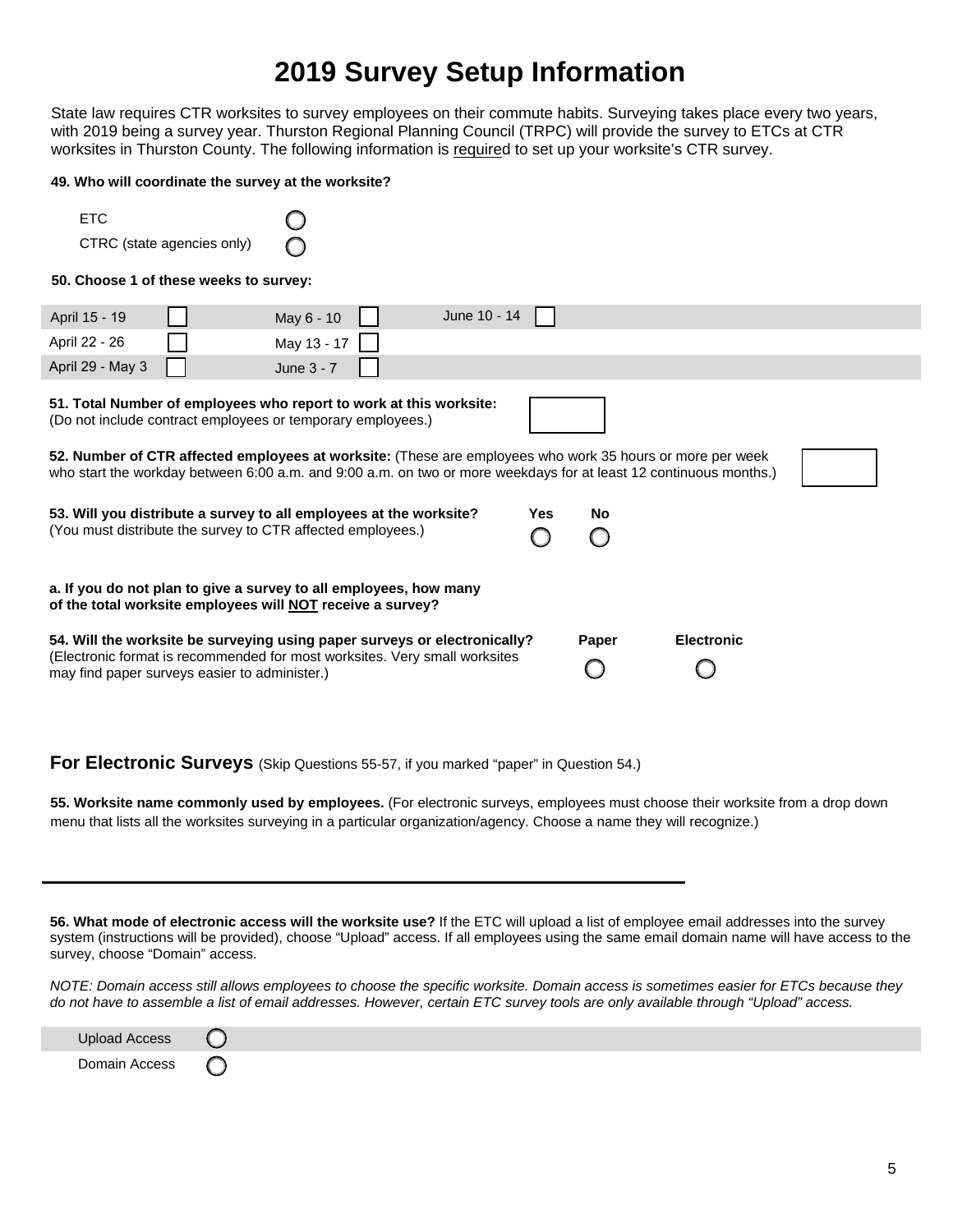#### **57. List the domain names (everything after the @ in an email address) for all employees who will be taking the survey. There may be multiple domain names.** (Do NOT list employee email addresses below, only enter the domain. Example: dor.wa.gov)

**For Paper Surveys** (Skip Question 58 if you marked "electronic" in Question 54.)

**58. Will you pick up your survey forms at TRPC or will you want us to mail them to you?**

| I will pick them up at TRPC           |            |
|---------------------------------------|------------|
| Please mail them to the address below | $\bigcirc$ |
|                                       |            |
| Name:                                 |            |
|                                       |            |
| <b>Mailing Address:</b>               |            |
|                                       |            |
|                                       |            |
|                                       |            |
|                                       |            |